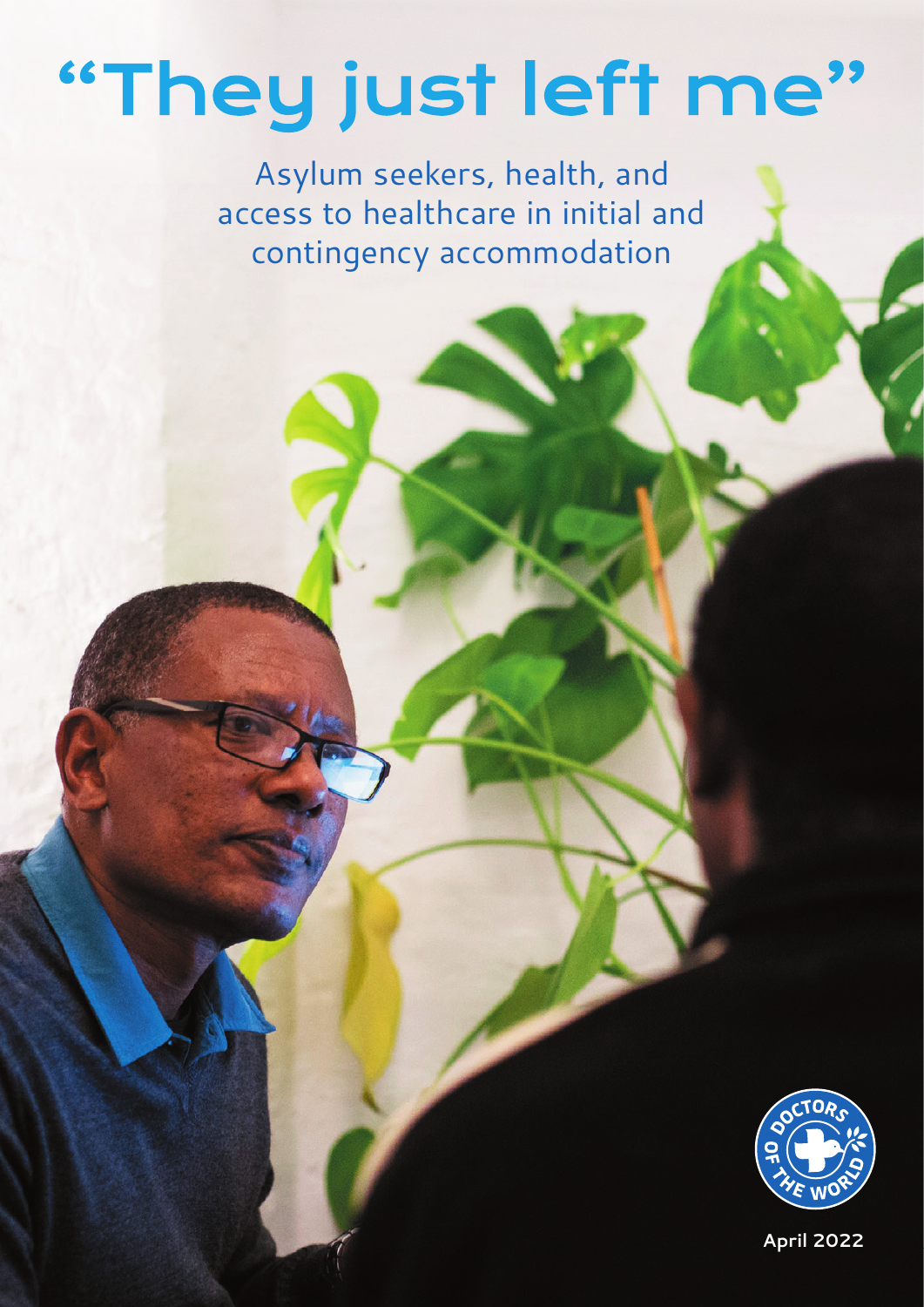# **Contents**

| <b>Executive summary</b> | з  |
|--------------------------|----|
| Introduction             | 4  |
| <b>Background</b>        | 6  |
| Methodology              | 8  |
| <b>Results</b>           | 9  |
| <b>Discussion</b>        | 12 |

#### **Authors**

Jones, Lucy\*; Phillimore, Jenny\*\*; Fu, Lin\*\*\*; Hourani, Jeanine\*\*; Lessard-Phillips, Laurence\*\* and Tatem, Briony\*

\*Doctors of the World UK \*\*Institute for Research into Superdiversity, University of Birmingham \*\*\*Institute of Applied Health Research, University of Birmingham Doctors of the World National Health Advisors Anne, Pat, Ruqoyyah and Shams provided specialist advice and testimony on their own experiences to the authors of this report. National Health Advisors are experts by experience of the UK immigration system or health exclusion. They work with DOTW using coproduction principles to promote access to healthcare for all.

# **Acknowledgements**

The report was funded by the University of Birmingham's ESRC Impact Acceleration Account. It was also funded by the Nuffield Foundation, but the views expressed are those of the authors and not necessarily the Foundation. Visit [www.nuffieldfoundation.org](http://www.nuffieldfoundation.org).

We wish to thank the service users of Doctors of the World UK programmes, who generously shared their time and experience to support data collection and DOTW UK volunteer and staff for their role in data collection.

Thank you to the partner organisations working with asylum seekers in initial/contingency accommodation to get them the support they need.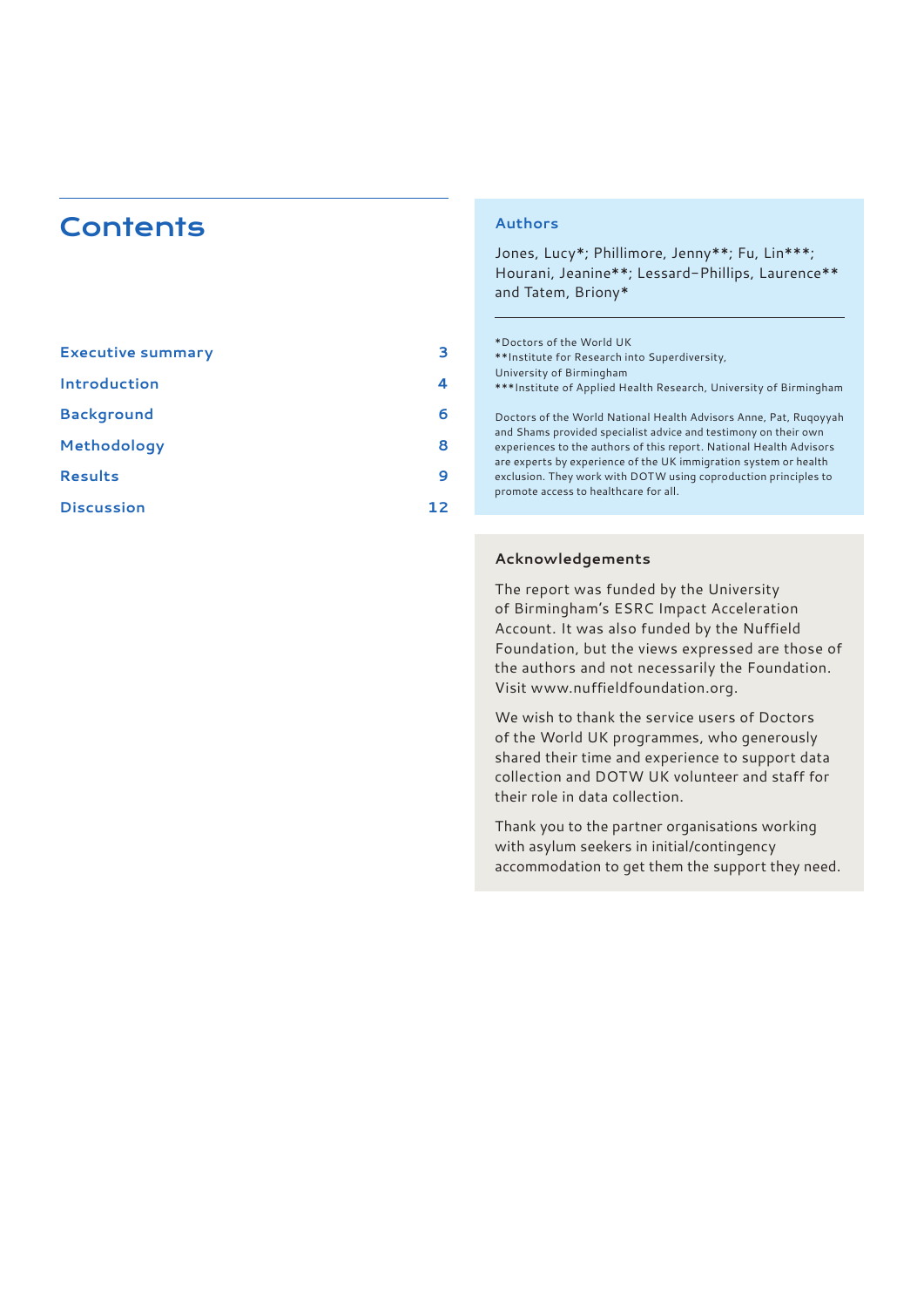# <span id="page-2-0"></span>Executive summary

Since 2019 there has been a vast increase in the number of asylum seekers living in Home Office initial/ contingency accommodation including hotels and repurposed Ministry of Defence (MoD) barracks with current estimates reaching over 37,000 people. Whilst originally intended for stays under 35 days the majority of people have been in the accommodation for longer periods. The government is progressing plans to develop further large scale initial/contingency accommodation as part of their immigration reforms with expectations asylum seekers may have stays for over six months.

In order to understand the impact of this accommodation on health and access to healthcare for asylum seekers The University of Birmingham collaborated with Doctors of the World UK (DOTW UK) to conduct a mixed methods study which analysed quantitative and qualitative data collected through DOTW UK's provision of health support to 313 people housed in hotels and barracks in 2020 and 2021, who we refer to in this report as service users.

The report finds that:

- **• Accommodation conditions were not meeting basic human standards, which contributed to poor health. This included poor food, access to basic sanitary products, inability to store medication or have professionals visit to provide care.**
- **• People reported a significant mental health impact of the loneliness, isolation and feelings of being imprisoned engendered by the conditions.**
- **• Service users presented with a broad range of health needs, many people required intensive support to access and navigate the system which often took weeks or months of delays in access to care.**
- **• People were unable to get prescriptions, medical care for pregnancy and children, referrals to specialists and ongoing support for medical conditions both chronic and acute. People did not know how to get and pay for medication they were prescribed and some could not access medication needed to control serious conditions.**
- **• Most people had no access to information on how to meet their basic health needs and no formal sources of support from the healthcare system.**

**staff to answer their medical questions and access support, the staff were often unhelpful and reluctant to offer help around medical needs. Staff were also poorly informed about residents' entitlements to healthcare.**

- **• People struggled to get access to dentists and opticians and again didn't have support to pay for these fees.**
- **• Lack of access to timely and continuous care meant people were left without treatment and were left to suffer on their own.**
- **• The evidence in this report shows that initial/ contingency accommodation is unsafe for asylum seekers due to the lack of access to adequate and appropriate healthcare services and the nature and conditions, which risk directly harming service users' health.**

## **Recommendations**

In order to not cause harm to people's health and meet their essential health needs:

- **• Asylum seekers should be accommodated in a humane way that enables meaningful access to full NHS care to meet health needs and provide continuity of care. Conditions should not risk harm to physical and mental health.**
- **• The Home Office should introduce a centrally funded system that houses asylum seekers in safe and sanitary housing in communities across the country where they can access decent food and toiletries and that enables access to local GP and specialist health services.**
- **• Home Office contracts with accommodation providers should be amended to include provision of direct support for GP registration for everyone in Home Office accommodation and to access all NHS services and provision of health information and support to complete HC1 forms as key performance indicators.**
- **• All asylum seekers receiving Home Office support should automatically receive a HC2 certificate for 12 months.**
- **• Service users were forced to rely on hotel**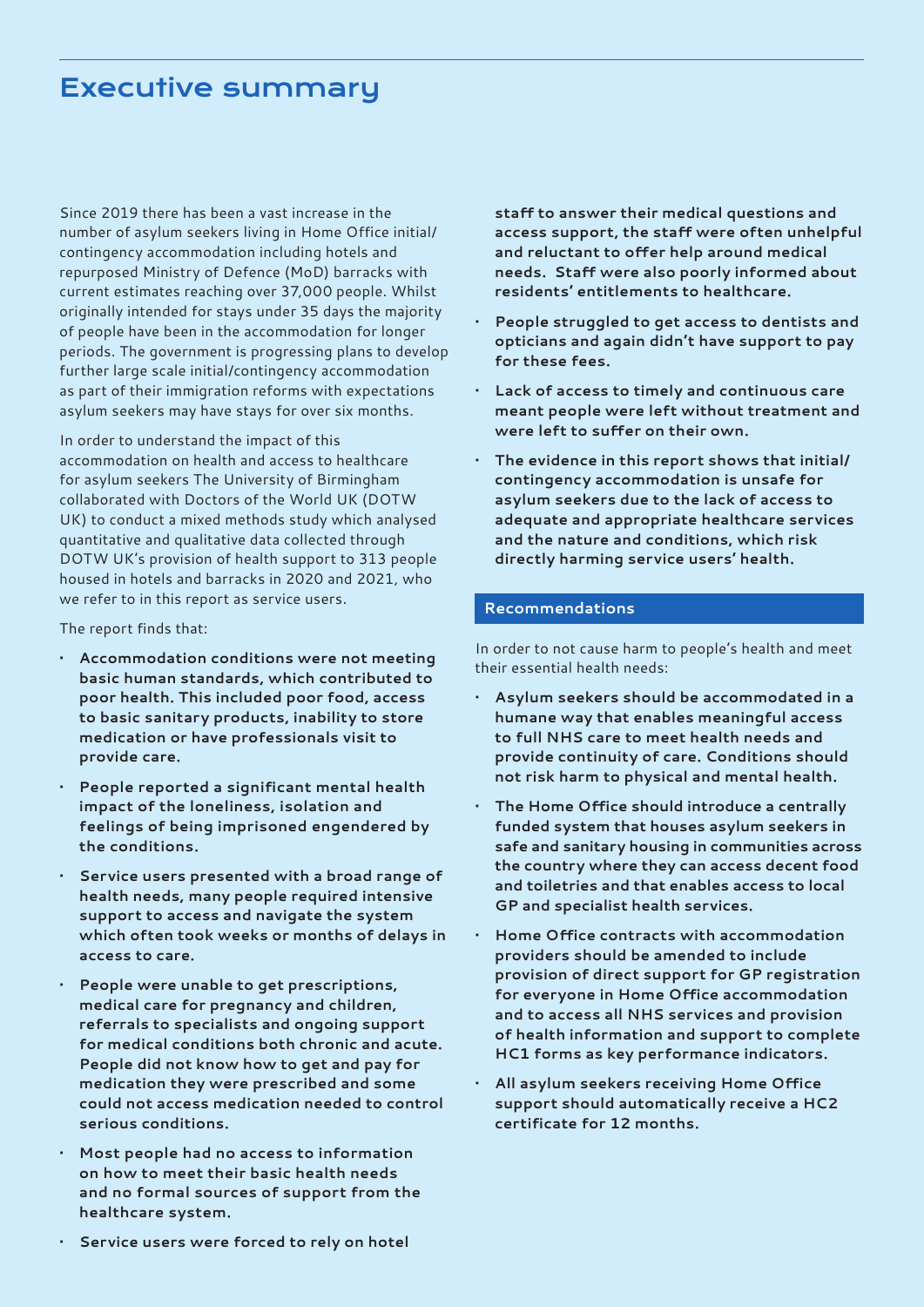# <span id="page-3-0"></span>Introduction

The Home Office has a statutory obligation to provide support including accommodation to destitute asylum seekers whilst their claims are being considered. Initial accommodation centres (IACs) are usually the first accommodation for any asylum seeker who asks for support. IACs are meant to offer temporary accommodation while asylum seekers are allocated community housing to which they are dispersed on a no choice basis. Capacity issues in IACs has led Home Office accommodation providers to use additional accommodation including repurposed Ministry of Defence barracks and hotels to house asylum seekers. Throughout this report this form of housing will be referred to initial/contingency accommodation.

Prior to 2019, when the IAC estate did not have sufficient capacity to accommodate asylum support applicants, hotels were used to accommodate asylum seekers.<sup>1</sup> The numbers of people in need of asylum accommodation began to rise prior to the coronavirus pandemic in 2019, and by March 2020 there were 1,200 asylum seekers accommodated in hotels. The numbers have continued to rise to 37,000 people in February 2022, which includes 12,000 resettled from Afghanistan.[2](#page-12-0),[3](#page-12-0) The reason given for this increase has been reported to include a rise in asylum applications in 2019, compared with the previous year, delays in agreeing a new accommodation contract in some areas of the country, and the pandemic causing a delay in processing claims and a need to relocate some asylum seekers to meet social distancing guidelines[.4](#page-12-0)

In September 2020, the government commissioned previously disused MoD sites Coltishall in Norfolk, Penally in Pembrokeshire and Napier in Kent as accommodation for people who are seeking asylum in the UK. Penally has a maximum capacity of 234 places, and Napier around 400 places (under COVID-19 conditions). Although people are theoretically free to leave the site, they are expected to be there overnight and are isolated with a heavily secured external appearance.[5](#page-12-0) Despite the sites being defined as contingency (temporary) accommodation the contract for Napier barracks has been extended to 2025 and the Home Office has indicated that use of the site may continue beyond that date.<sup>[6](#page-12-0)</sup>

Concerns have been expressed about the health consequences of housing asylum seekers in initial/ contingency accommodation. These focus on the effect of living for long periods in accommodation designed to be temporary and the extent to which residents can access the healthcare they need, especially with regard to the complex mix of physical and psychological conditions sometimes experienced by asylum seekers. The University of Birmingham and DOTW UK have collaborated to use qualitative and quantitative data collected by DOTW UK volunteers working with service users in initial/contingency accommodation to examine the health of asylum seekers in initial/ contingency accommodation, the self-reported impact of conditions on health and asylum seekers' access to the healthcare needed. The report begins with a brief description of healthcare provision in initial/contingency accommodation before moving on to outline the state of knowledge about the association between such housing and asylum seeker health. We then describe DOTW UK's services in such accommodation and the methods used to collect and analyse data. Our results are reported in several sections beginning with a description of service user profile, followed by health status and access to healthcare. The report ends with a discussion and conclusions and recommendations for the changes that need to be made to ensure access to healthcare for all asylum seekers.

#### **Healthcare provision in initial accommodation**

Everyone in the UK is entitled to register with a GP and asylum seekers can access all healthcare without charge.[7](#page-12-0) GP Registration creates an NHS number and primary care is the main point of access to NHS services, through referral from a GP.

Asylum seekers supported by the Home Office are entitled to access the NHS low-income scheme for help with health costs including prescription, dental and optometry charges[.8](#page-12-0) This scheme is accessed via a HC1 form to apply for a HC2 certificate, which is valid for 6 months for asylum seekers versus 12 months for most other applicants.<sup>[9](#page-12-0)</sup>

In England, NHS Clinical Commissioning Groups are responsible for commissioning healthcare for asylum seekers accommodated within their area including those in initial and initial/contingency accommodation.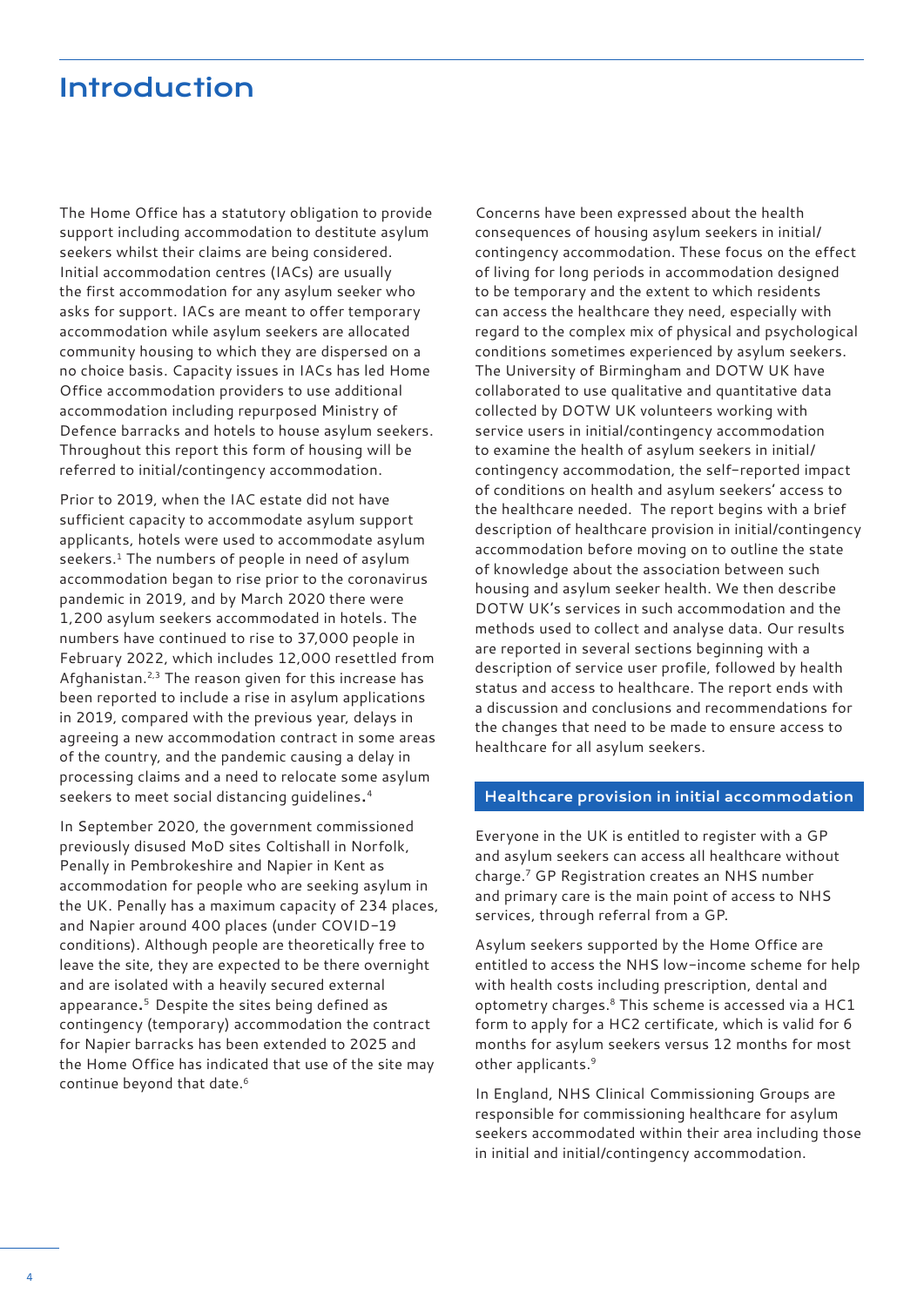There is a requirement for asylum seekers to be offered initial health screening and Napier Barracks had a private nurse.<sup>10</sup> Accommodation providers are not required to provide direct support to access healthcare or register with a GP unless the person is in "obvious and urgent" need of medical care. For example, in the event of heavy blood loss, severe chest pain, pregnancy complications or a suicide attempt.<sup>11</sup>

In 2021, the UK Government published the New Plan for Immigration which set out plans to make changes to the asylum and migration system which included a new reception centre model.<sup>[12](#page-12-0)</sup> This model was also referred to in the Nationality and Borders Bill to enable the Home Office "to use certain types of accommodation to house certain cohorts of asylum seekers and failed asylum seekers in order to increase efficiencies within the system and increase compliance"[.13](#page-12-0) The Home Office is seeking contractors to build a 'national portfolio' of reception centres to provide accommodation and other services for up to 8,000 people for periods of up to six months.[14](#page-12-0) Whilst the proposed reception centres would provide basic accommodation and services including healthcare services,<sup>15</sup> the purpose of the centres are to facilitate the monitoring of residents and removal of people with unsuccessful claims. However, the proposals do not include details of how the aforementioned meaningful access to appropriate healthcare services will be provided for residents in accommodation centres of this size. It is likely the new reception centres will operate in a similar way to the current initial/contingency accommodation model of initial accommodation in hotels and barracks, but on a larger scale. The Home Office has described the accommodation of over 400 asylums seekers at Napier barracks as a 'prototype' for the proposed reception centres.<sup>[16](#page-12-0)</sup>

**"I've got medical needs, I suffer from some particular illness where it needs to be monitored. I was kind of broken at the time, I had depression, anxiety, I had migraine. I just had a baby as well. And I was asking if they can please register me but they said no. All those things including registering with GP are meant to be done by them but they didn't do anything. They even they just said, you need to just Google it. Excuse me but I didn't have internet. That was what I was told. And that's still what people have been told. I had to miss medication for myself and my child because of this issue with GP registration."**

#### **Ruqoyyah**

Doctors of the World National Health Advisor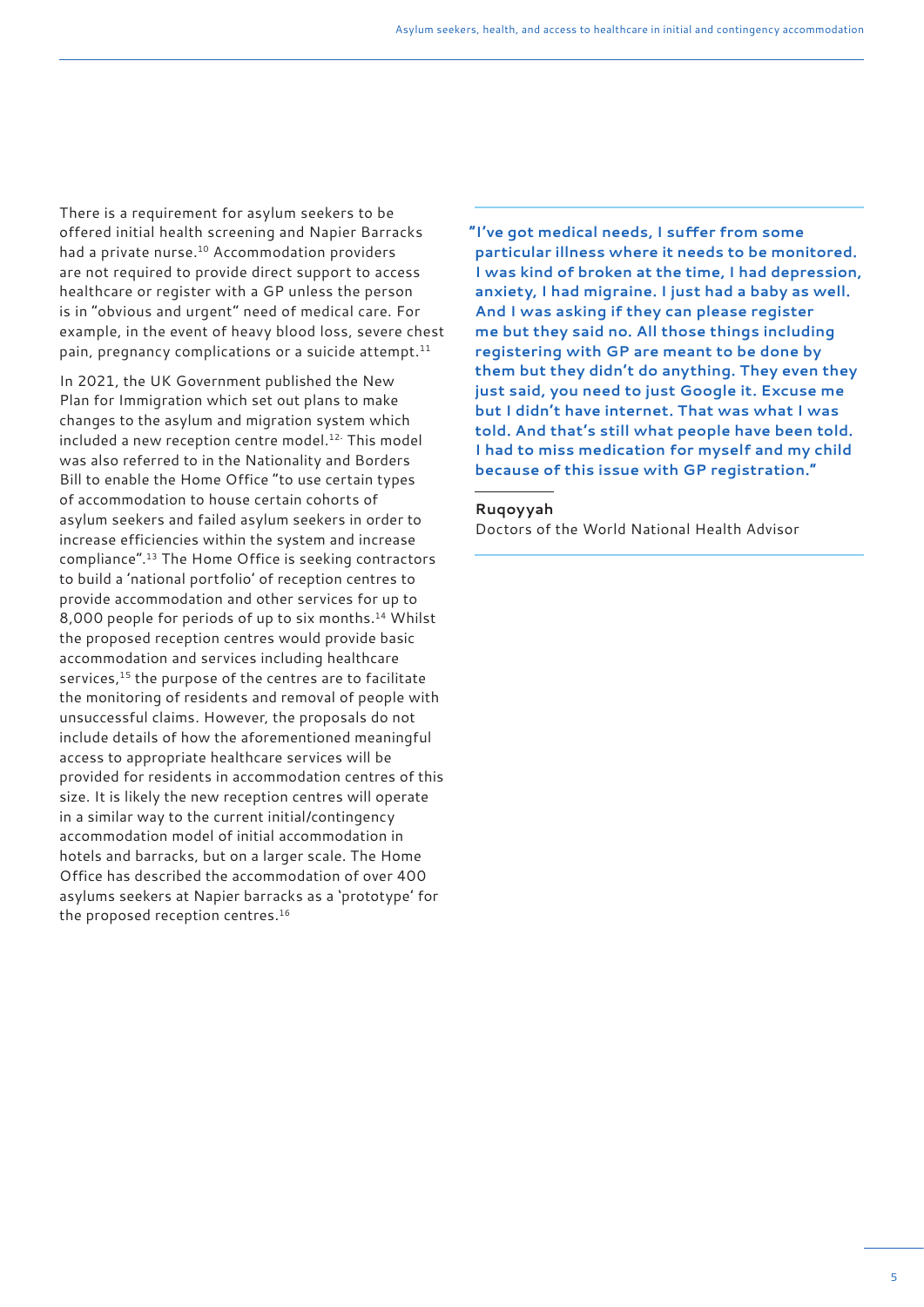# <span id="page-5-0"></span>**Background**

## **Housing, health and forced migration**

There is a clear and well-evidenced link between the nature of asylum seeker housing and their health. Housing influences individuals' well-being, identity and mental health in two key ways: the physical housing environment facilitates possible behaviours, daily activities, and social interactions; while the location of the housing within a neighbourhood enables access to facilities including healthcare resources.<sup>[17](#page-12-0)</sup> Research with asylum seekers finds that while simply having a home can offer a sense of wellbeing, there are additional housing-related impacts on health according to both physical and social aspects, such as the condition and layout of housing and feelings of safety and belonging respectively.<sup>18</sup> Multiple studies reported relationships between asylum seekers housing and physical health.[19,20,21](#page-12-0),[22](#page-12-0),[23,24,25](#page-12-0) These include relations between physical health and housing quality, instability, and overcrowding[.26](#page-12-0) However the majority of findings have focused on mental health evidencing how factors such as housing condition, insecure tenure, discrimination, overcrowding, feeling unsafe and poor social connections could undermine mental health.<sup>[27](#page-12-0)</sup>

## **Initial/contingency accommodation and asylum seeker health**

The vast majority of evidence around the link between housing and asylum seeker health has focused on standard or conventional housing. Policymakers are said to believe that the punitive use of institutional forms accommodation will deter forced migrants from exercising their right to seek asylum.[28](#page-12-0) Such accommodation can have significant negative impacts on their mental and physical health.

Whilst people are not detained in initial/contingency accommodation, there are similarities with detention accommodation. There is a growing body of evidence highlighting the negative impacts of mandatory detention on the mental health of refugees and people seeking asylum[.29,30,31](#page-12-0),[32](#page-12-0) The literature also reveals that, for those in detention or detentionlike accommodation, the uncertainty of temporary protection exacerbates the risks of ongoing depression, PTSD, and mental health-related disability for refugees and people seeking asylum[.33,34,35](#page-12-0),[36](#page-12-0)

Doctors and medical organisations visiting barracks in the UK reported witnessing the ways in which asylum seeker's mental and physical health deteriorated over time in residence. The Chief Inspector of Borders and Immigration found that most residents at Napier Barracks had experienced depression and a third had felt suicidal, with people at risk of self-harm placed in decrepit isolation blocks.<sup>37</sup> Such findings reflect those from Australia where 60% of refugees and asylum seekers that Médecins sans Frontiers treated on Nauru had suicidal thoughts and one-third had attempted suicide. Two thirds were diagnosed with moderate or severe depression, 25% with anxiety disorder, and 18% with post-traumatic stress disorder.<sup>38</sup>

There is also a large and growing body of evidence revealing the negative impacts of non-standard accommodation on the health of refugee children.<sup>39,[40](#page-12-0),[41](#page-12-0)</sup> Researchers have noted the development of symptoms in children such as mutism and refusal to eat or drink;<sup>[42](#page-12-0)</sup> post-traumatic stress disorder and major depression[;43](#page-12-0),[44](#page-12-0) suicidal ideation and self-harm;<sup>45</sup> development delays;<sup>46</sup> and emotional and behavioural problems.<sup>[47](#page-12-0)</sup>

#### **Living conditions and asylum seeker health**

Consultations undertaken with residents of barracks found that the wellbeing of residents was harmed by their experience in barracks with 43% interviewed reporting that they had lost appetite and weight because they were unable to eat the food provided, which was not properly cooked or fresh.<sup>[48](#page-12-0)</sup> Interviewing asylum seekers in Penally Barracks the British Red Cross found asylum seekers' isolation from the wider world, lack of distraction, and poor facilities reinforced former trauma and generated mental health problems. Between January 2020 and February 2021, British Red Cross teams referenced suicidal ideation or suicide attempts in their case notes for over 400 individuals living in asylum accommodation: an average of almost one person per day[.49](#page-12-0) They found that asylum seekers living in hotels had to approach reception staff to request to see a GP and were asked to disclose their reason for needing medical attention, compromising their privacy and confidentiality.[50](#page-12-0) Elsewhere a coalition of refugee and asylum seeker rights organisations found that the most pernicious effect of living in initial/contingency accommodation was the loss of autonomy and ability to exercise agency. $51$ in terms of choosing where to live, who to live with, what and when to eat.Individuals described a lack of nutritious or culturally appropriate food.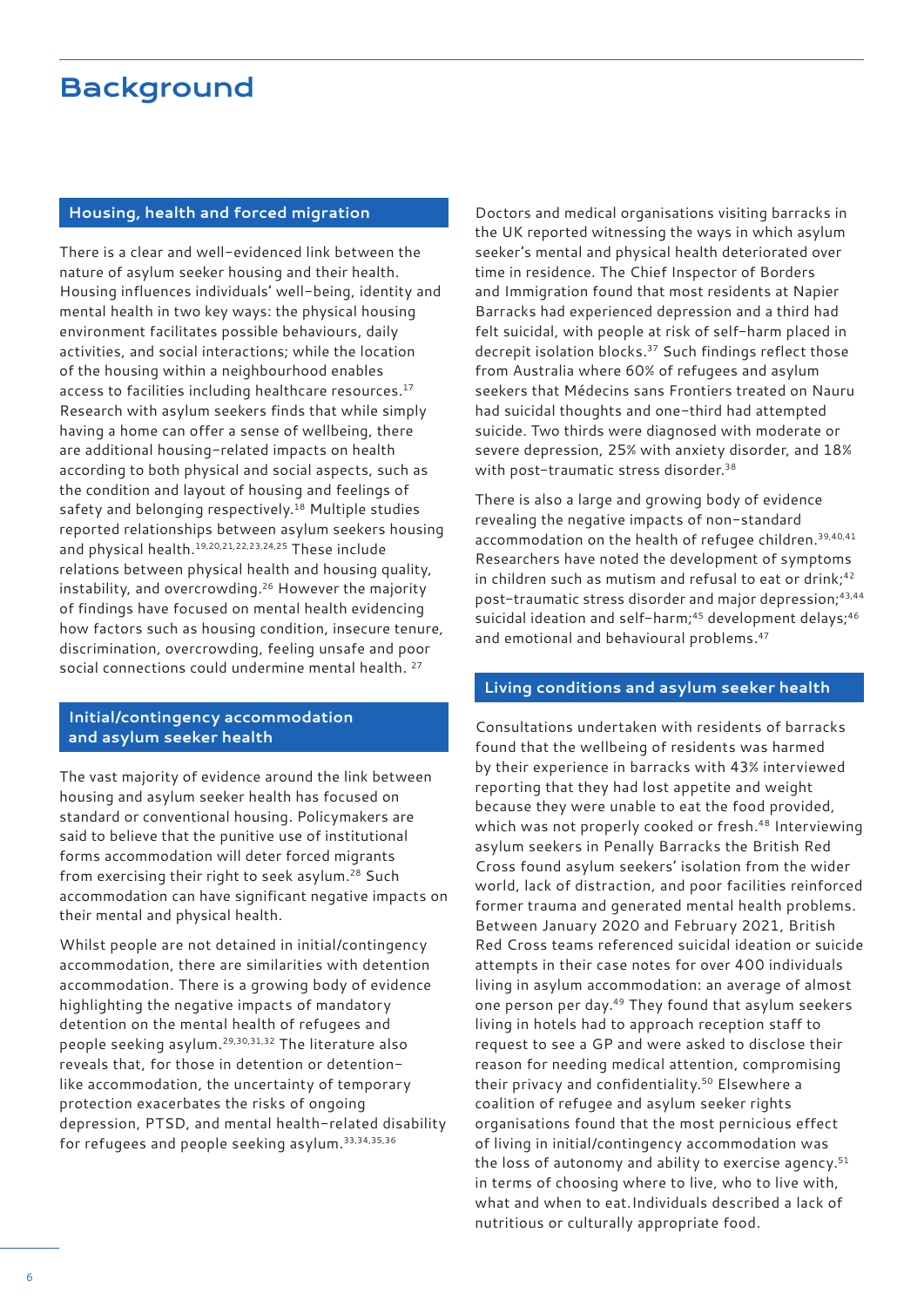Researchers in Scotland<sup>52</sup> found that individuals, and particularly women, felt unsafe in initial/contingency accommodation with increased anxiety levels reported. The lack of social spaces, repeated lockdowns in individual hotels and no opportunities to take part in meaningful activities left many individuals in initial/ contingency accommodation feeling desperate. Some said that confinement "feels like prison", and they felt abandoned and forgotten. For many, this undermined mental health. Refugee Council staff witnessed people self-harming, in crisis and contemplating suicide. The pressure on mental health services generally meant it was extremely difficult to access support and while stuck in institutional housing asylum seekers' distress continued to deteriorate[.53](#page-12-0)

The advent of the COVID-19 pandemic brought a renewed need to think about hygiene and overcrowding in the general population. During the early stages of the pandemic 33% of Napier barracks residents interviewed reported that they had COVID-19 symptoms, 57% received a COVID-19 test, of which 59% produced a positive result. Half of residents reported that there was no meaningful way to self-isolate or practice physical distancing given the accommodation conditions which comprised rooms of up to 30 people living together and sharing a single toilet and shower.<sup>54</sup> Elsewhere in the UK forced migrant survivors of sexual and genderbased violence reported no additional hygiene measures and the inability to self-isolate in shared asylum housing[.55](#page-12-0) A number of failings were identified in initial/ contingency accommodation during the pandemic. Asylum seekers were not given access to COVID-19 guidance in their own language, were given different advice to the general messaging in the UK and were supported by caseworkers who lacked knowledge about how to get tests for those with symptoms or how to manage outbreaks of the virus.[56](#page-12-0)

#### **Access to healthcare**

Given the increased propensity to mental and physical health problems in initial/contingency accommodation it is particularly important to ensure that asylum seekers can access healthcare. Both Doctors of the World UK and the British Red Cross report that asylum seekers struggled to access healthcare in initial/contingency accommodation. In Penally Barracks, the British Red Cross reported that asylum seekers had no health screening before or after arriving. Residents reported facing long delays to access medical treatment, including those who described being in pain for prolonged

periods.[57](#page-12-0) Elsewhere women were found to have very limited access to maternity care.<sup>58</sup> Working in Australia, MSF found that when health services for those in temporary housing were contracted by the government, asylum seekers, and especially those with mental health problems, struggled to build trust with providers.

It is evident that living in non-standard or initial/ contingency accommodation is associated with poor health and poor access to healthcare. As yet, there is little quantitative data around these associations. With this report, our aim is to provide evidence linked to this, stemming from data arising out of the work DOTW has been undertaking in initial/contingency accommodation.

## **DOTW UK's work**

DOTW UK is part of the Médecins du Monde international network, an independent humanitarian movement. DOTW UK has been a registered charity in England and Wales since 1998 and runs clinics and advocacy programmes providing medical care, information, and practical support to people unable to access NHS services. Patients include refugees, asylum seekers, survivors of human trafficking, people experiencing homelessness, sex workers, migrants with insecure immigration status and Gypsy, Roma, and Traveller communities.

DOTW UK tackles health inequalities by helping some of the most marginalised with vulnerabilities in health to access healthcare and wider support services. Access is facilitated via a clinic, helpline and outreach programme. Holistic health assessments are provided for service users to identify risks, stressors and protective factors that might impact on health. Primary care health checks, healthcare advocacy, and help with referrals are offered, informing on what to expect and advising on rights and charging within the NHS. Whether on the telephone or face to face, service users have a social assessment and then go on to see a doctor or nurse for a medical assessment when needed.

Doctors of the World has provided advocacy and healthcare to service users in initial/contingency accommodation face to face and remotely. Support included calls to their national helpline, remote consultations with people living in Napier barracks and weekly face to face clinics at two hotels where asylum seekers were living. This report focuses on the data collected from these interactions. The next section explores the methods employed.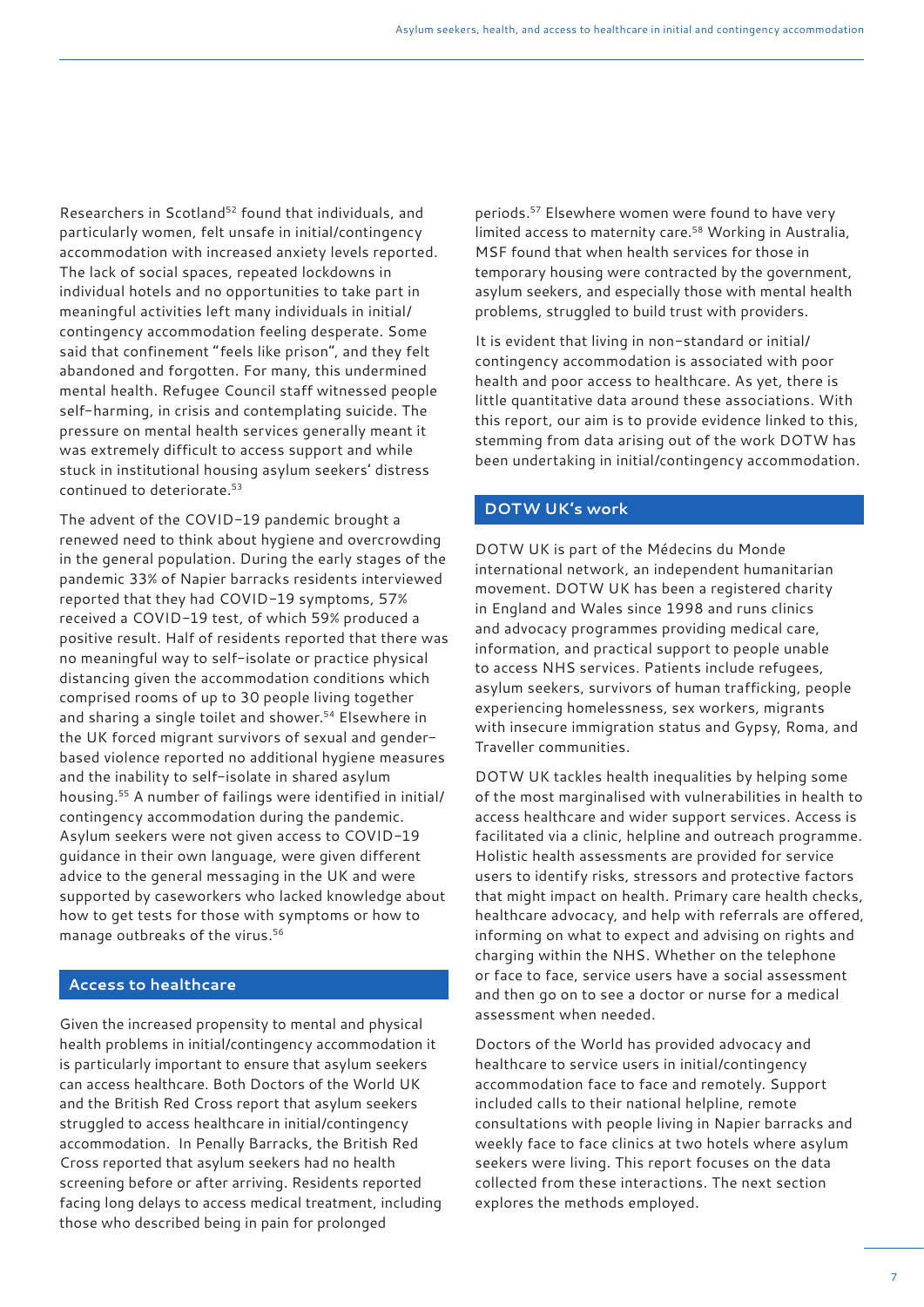# <span id="page-7-0"></span>Methodology

# **Data sources**

Between July 2020 and January 2022, DOTW UK provided services and in some cases medical assessments to asylum seekers accommodated in initial/contingency accommodation through 56 people calling the advice line from multiple locations, remote consultations with people in barracks, and face to face consultations at two hotels.

Social and health information were collected for 380 individual cases, using the DOTW UK standard social and medical questionnaire, with some qualitative information written by the supporting DOTW UK volunteer in the form of free notes of one and sometimes in excess of 30 pages collected about each case. Every person residing in one of the hotels also had an additional questionnaire completed which detailed health conditions, access to medication and a GP, whether emergency or antenatal care was needed and whether service users had access information about their rights and COVID-19 measures.

The questionnaire data analysed in the report comprises information for a maximum of 313 individual cases where consent was given to use their data for research. This includes 257 responses to questionnaires completed with individuals residing in hotels, 255 responses to the social information questionnaire, and 85 responses to the medical information questionnaire. The qualitative data refers to a 33% sample of the 313 service users where consent was given for use for research purposes. These included 82 residents of hotels, 10 in barracks and a further 14 using the advice line.

**"I was not supported to get this certificate for the medication I need. When I was in Home Office accommodation, it was the same, I didn't receive any information and was not sure what my rights are. I think they should give more information. We were left in the unknown and left to pay for medicines. There should be clear leaflets in different languages explaining to people more with pictures and clearly showing phone numbers to get help."**

#### **Anne**

Doctors of the World National Health Advisor

## **Data analysis**

Data from the various questionnaires was analysed using descriptive univariate and bivariate statistics in Stata (usually percentage distributions across categories), sometimes comparing the results to prior years or population-level data when comparable data exists. No cell count under 5 are shown in the analyses, but any relevant information based on unreleased results are discussed qualitatively. Qualitative data from the case worker notes was analysed using a systematic thematic analysis approach. We initially sampled 10% of the qualitative data and used this to create an analysis framework. Once the framework was constructed and piloted we randomly selected a further 23% of the free notes and analysed these.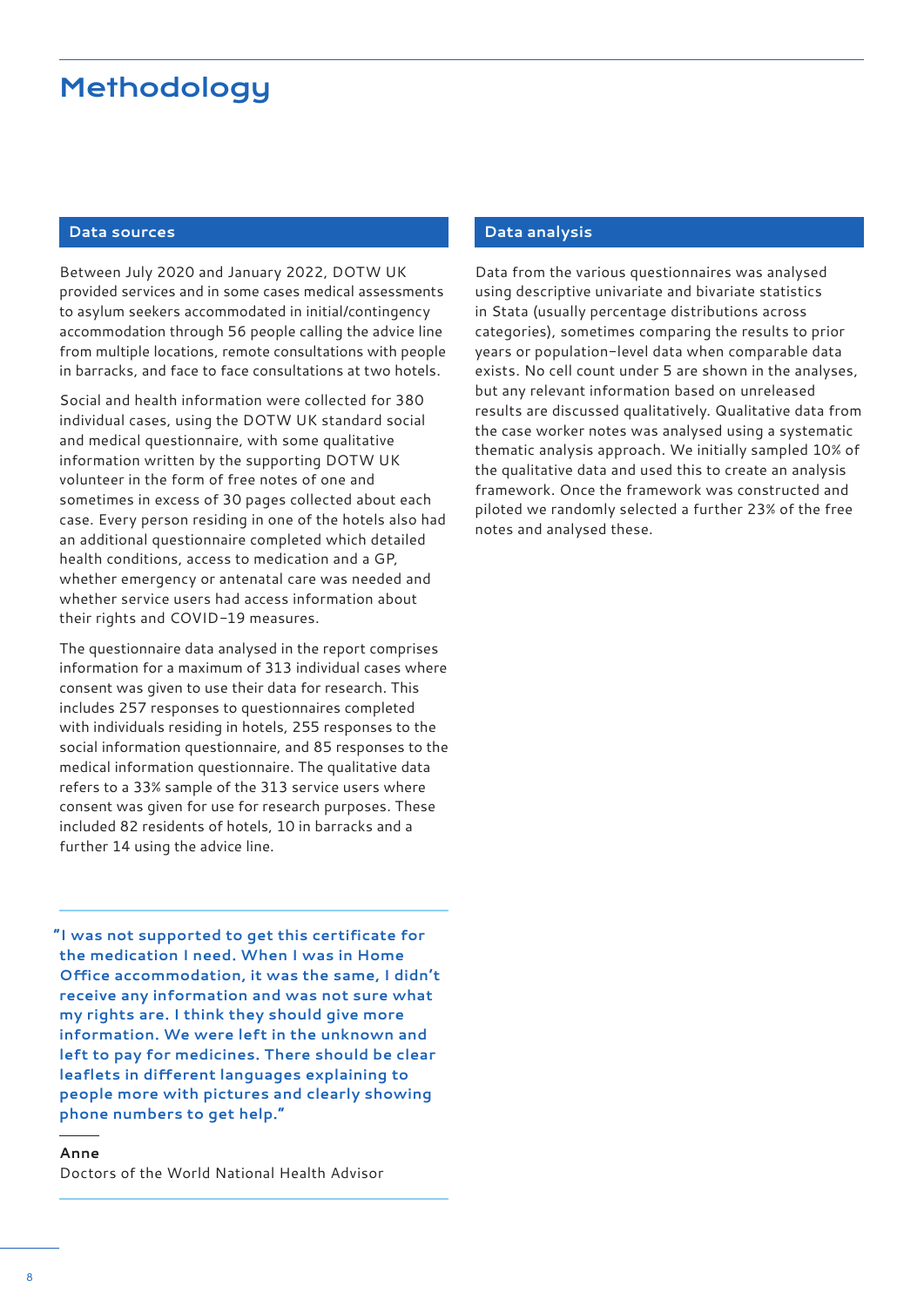# <span id="page-8-0"></span>**Results**

# **Demographics**

Among the service users within our dataset, just under 95% of all individual cases are non-EU asylum seekers. With regard to location, 82.1% of the people had a face-to-face consultation whilst residing in hotels, 9.6% accessed support from hotel accommodation through the advice line, and 8.3% were residing in barracks. Just under 75% of people were men and just over 56% of the people were under the age of 30. The data included 7 pregnant women and 25 children under the age of 18. About a third of people had been in the UK for under 2 months, with some people using the service having been in the UK for over 6 months (and sometimes years).

#### **Health status**

During the consultation people were asked about their health status whilst living in hotel or barrack accommodation. Within the data 50.2% of people reported having good or very good health, 22.7% reported having fair health, and 27.1% reported having bad or very bad health. The evaluation of general health is lower than that of the general population: 74.6% good or very good; 18% fair, and 7.4% bad or very bad health according to latest estimates (see Figure 1).<sup>[59](#page-12-0)</sup>



## **Figure 1: Reported health status among service users, compared to general population**

Within people residing in hotels, close to 32% reported having a mental health issue that needed to be addressed. This seems to be slightly higher than the rates reported in the general population.<sup>60</sup> Just over a third (34.4%) were registered with a GP and 16.3% were also taking medication.

There are various reasons why people needed to consult with DOTW UK. In fact, over 87% of people recorded at least one reason for having a consultation. Over 80% of people needed help with GP registration, over 60% needing help with a HC1 certificate, other support needed included 8.3% accessing the dentist (8.3%), counselling (3.5%) and the optometrist (2.4%).

With regard to medical needs, 85 people needed to see a doctor (number of medical consultations). Of those, 22 people were diagnosed with at least one chronic condition and 23 with an urgent condition. Just over 71.4% of people with diagnoses were regarding mental health conditions and the remainder were across a very broad range of diagnoses with numbers too low to report individually.

We identified from the sample of case worker notes more in-depth information on the reasons why service users had contacted DOTW UK, the most common reason being wanting to register with a GP. Several service users wanted help to access prescription medicine or sanitary products. Other reasons included needing medical letters confirming that hotel accommodation was unsuitable for them, help to access a dentist or with eye problems, being pregnant and needed to access antenatal care, experiencing domestic violence, needing help to get an interpreter for medical care and needing medical care for their baby, child or other relative. Some contact was related to needing a COVID-19 test or wanting a COVID-19 vaccination and not being able to arrange this directly with the hotel.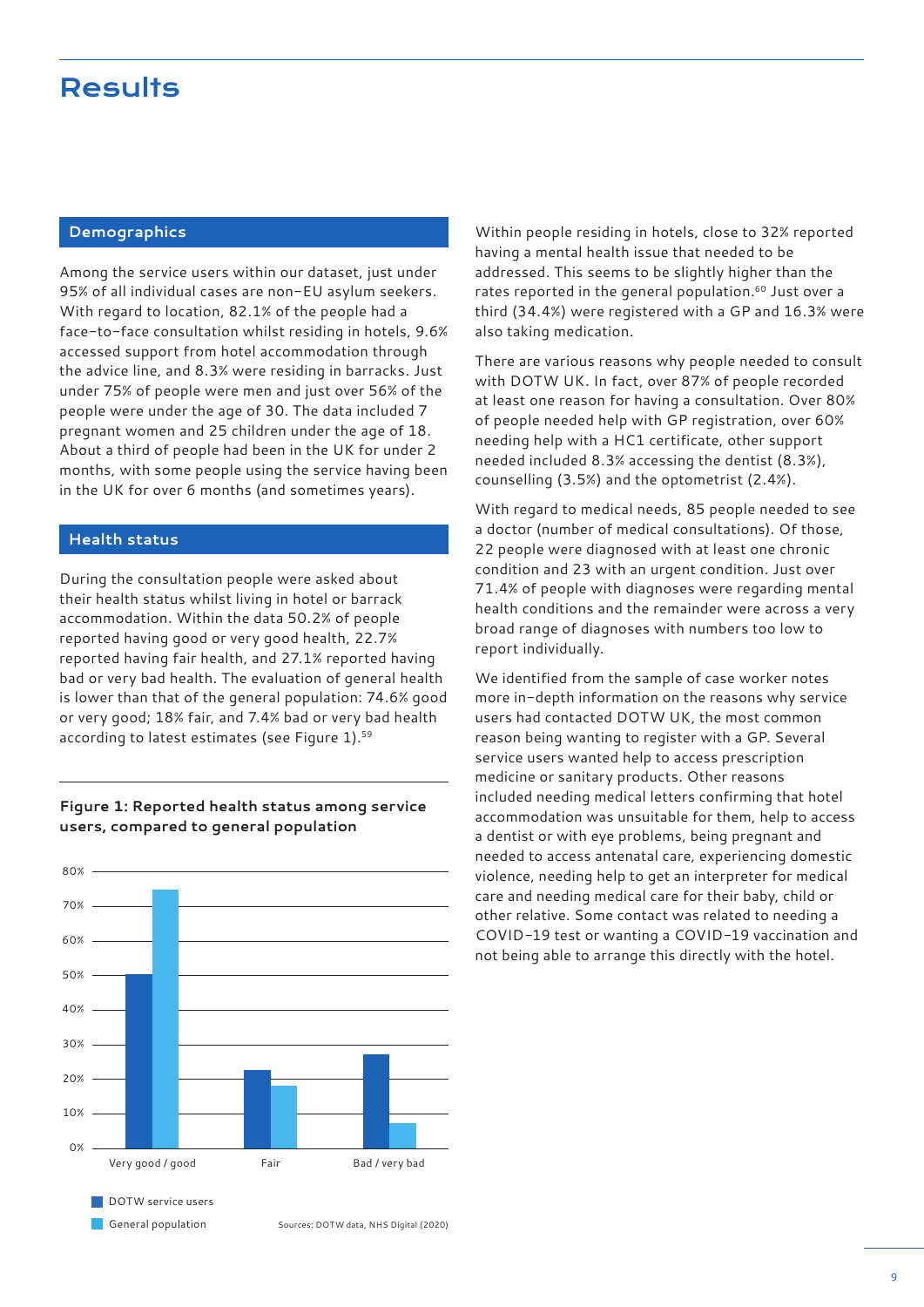The majority contacted DOTW UK with requests for help with medical conditions or symptoms. Again mental health problems were very evident with some 56 entries referring to mental health conditions such as anxiety, PTSD, depression, and sleep disruption also commonplace. Six service users reported feeling suicidal with some having attempted suicide while in current accommodation, others self-harming or feeling so depressed they were unable to eat. In many instances the mental health conditions reported were said to have either arisen or been exacerbated by living in the accommodation. Problems associated with the nature of the food provided which was said to be of very low quality and very different to that which many service users were used to eating, were also common. Some service users reported experiencing weight loss, stomach pain or rectal bleeding which they attributed to the food. Hotels and barracks were said to be unable to vary the diet offered to asylum seekers without getting permission for a "special diet" from the Home Office. In one case the hotel would not provide medically required liquid food until they received permission which took over a week, whilst the notes described the person becoming very weak and underweight.

As noted above, service users sometimes referred to the ways that living conditions undermined their mental and physical health. Several people reported being frightened of living in the accommodation, experiencing retraumatisation feeling they were being imprisoned again, all of whose mental health rapidly deteriorated. In several instances asylum seekers said staff were very unhelpful and treated them as if they had manufactured medical conditions. The DOTW UK volunteers also often found staff unhelpful and reluctant to offer help around medical needs even in emergency situations. Some service users struggled without any access to cash, finding they had could not purchase basic clothing or toiletries or buy any food despite finding the food provided inedible. Others talked of rashes that appeared after moving to the accommodation. Individuals in hotels discussed being lonely and isolated which exacerbated mental health conditions. Service users expressed concerns about COVID-19 risks as self-isolation was difficult in crowded housing conditions.

Eight service users reported respiratory problems sometimes associated or exacerbated by living conditions. Several wanted help with skin conditions. Others mentioned conditions such as hypertension, diabetes, Hepatitis B, headaches, migraines, epilepsy and appendicitis. Additionally asylum seekers sought help with accessing care for symptoms including dizziness, lumps, allergic reactions and congestion.

Of the 104 sample case worker notes analysed, 38 showed that service users had got in touch regarding one of the above reasons. The majority, 55, contacted with 2-5 reasons and 8 people had between 6 and 10 reasons for making contact. Thus contacts with DOTW UK could involve a simple request or could be extremely complex with individuals having multiple conditions, symptoms and needs which demanded a complex range of interventions. One service user had many underlying conditions requiring access to care and a large number of prescription medications. When they contacted DOTW UK they had no access to medication. While DOTW UK was able to arrange for prescriptions the hotel would not accept controlled or refrigerated medication meaning they were unable to take essential medicine.

#### **Access to healthcare**

When asked what barriers to healthcare service users had experienced, the most frequently mentioned barriers were lack of knowledge about the healthcare system, language barriers, and administrative barriers.

People residing in hotels were asked who they would go to for healthcare advice. Among the answers provided, 70% mentioned the hotel staff as a source of advice, 13.2% mentioned they did not know, 7.8% mentioned they would ask other residents, 6.6% mentioned they would look online, and 4.3% mentioned they would ask friends (see Figure 2).

Language was often mentioned as limiting access by service users. In the data, 52.5% of people did not have access to information about COVID-19 in their own language.

**"In my experience and experience of many other people I supported, home office accommodation is so poor, it is not up to standard. You can't call this place home, it is appalling, it is something I don't know how to put, and how to describe. It just need to change, people should be treated like they are human."**

#### **Pat**

Doctors of the World National Health Advisor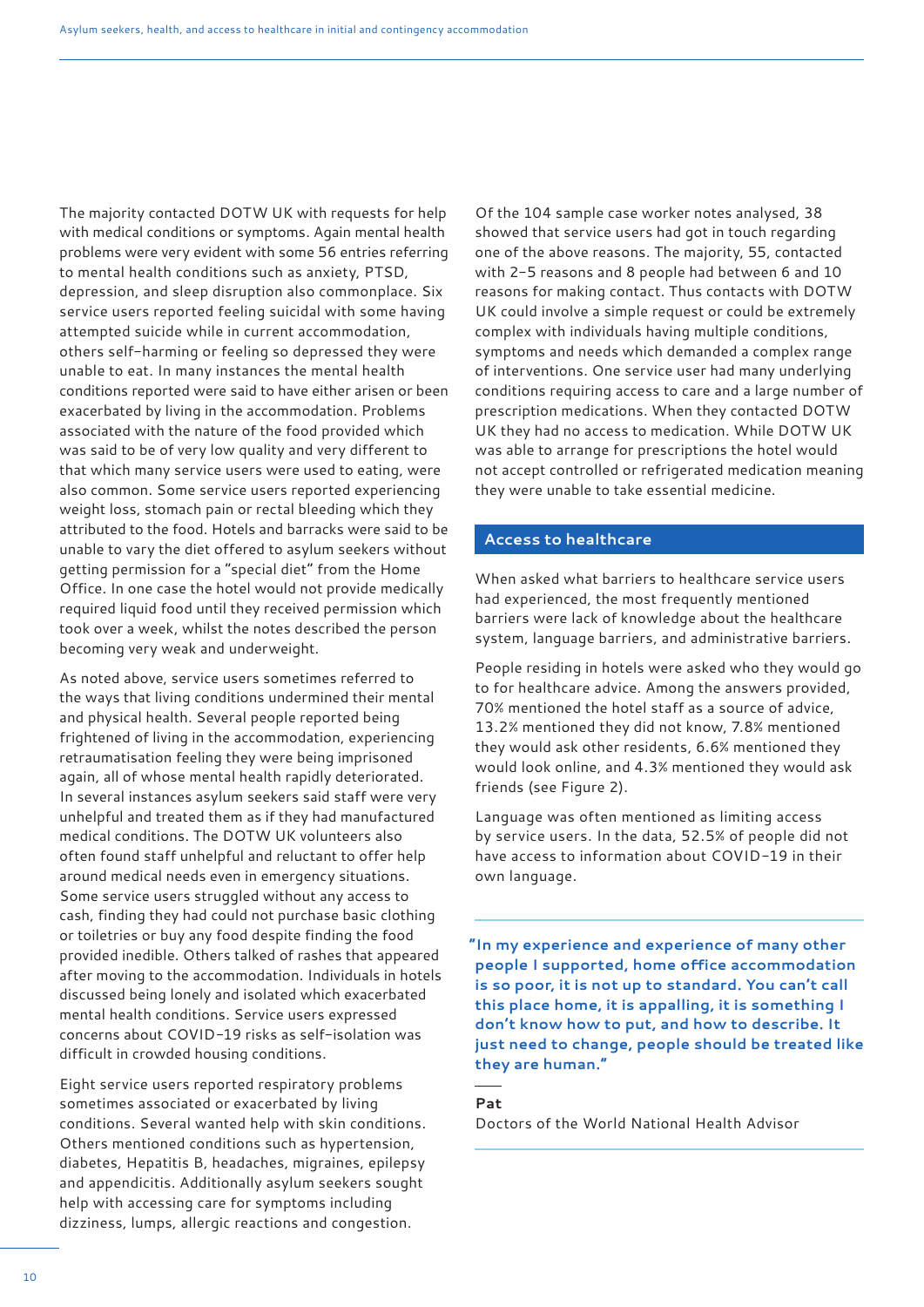

# **Figure 2: Mentions of who to go for advice**

Case worker notes showed that service users who were registered with GPs, and even receiving hospital care, still struggled with access to healthcare. Reasons included lack of information about services or not knowing how systems worked. In many cases communication from services assumed not only knowledge of the English language, but also of how organisations functioned, and who to ask for help. Some service users could not use online appointment forms. Sometimes service users attended appointments but did not understand the outcome of the consultation. Often service users tried to get help from hotel staff without success. In one instance DOTW UK determined that a service user needed access to emergency care and the hotel refused to transport the service user or to call for an ambulance. In some instances professionals such as health visitors were reluctant to visit patients at the hotels, despite requests from DOTW UK. Access to dentists was particularly difficult when there was no NHS dentist in proximity to the accommodation.

83.1% of people did not know where to get a prescription for their medication and only 26.7% of people had a HC2 certificate to help with health costs. It is important to note that prevalence of having a HC2 certificate increased with time spent in the UK. This was reflected in the case worker notes with examples of service users who were given prescriptions but could not afford to pay for them and were not aware of the HC2 certificate.

DOTW UK undertook a wide range of actions to try to address asylum seekers' needs. These varied from action focused on resolving a health problem through securing access to services or medication, to actions trying to resolve the underlying structural factors which generated health problems. In addition to registering service users with GPs, they made appointments and follow up appointments with primary or secondary care. They booked COVID-19 tests and vaccines, helped to access medication, offered STI/HIV testing and arranged interpreters. They also tried to arrange safeguarding for vulnerable service users, wrote letters on behalf of service users, helped with online referrals, and tried to help asylum seeking children access schooling or appropriate accommodation.

Of the 104 cases reviewed in detail; on 20 occasions DOTW UK took just one action on the part of a service user but more often complex problems demanded several actions. In 62 cases 2-5 actions were needed and in 21, 6-10. Each action might comprise multiple telephone calls, referral letters and e-mails and thus engagement would continue over several months. Resolution was achieved with one interaction for 55 service users, for 18 it was achieved over a month and for 28 service users it took between 1 and 6 months. One very complex case took over 6 months to resolve. Ninety out of 104 cases were resolved, 5 were not and in 7 instances DOTW UK lost contact with the service user.

On 36 occasions the work involved referral to other organisations with the DOTW UK volunteer using a combination of telephone and e-mail in order to secure referrals. DOTW UK worked extensively with Migrant Help, Care 4 Calais and CRISIS mental health services. These services often did not respond to a simple referral because they were operating over capacity. DOTW UK also connected with schools, health visitors, Refugees at Home, Single Point of Access teams, MASH teams, Community Mental Health, the Home Office, solicitors, SOLACE, the Refugee Therapy Centre, Médecins sans Frontiers, sexual health clinics, 999, Migrants Organise, consultants, psychiatrists and the migrant health EFLT team. They referred to Modern Slavery services and received several referrals from the Human Rights Network.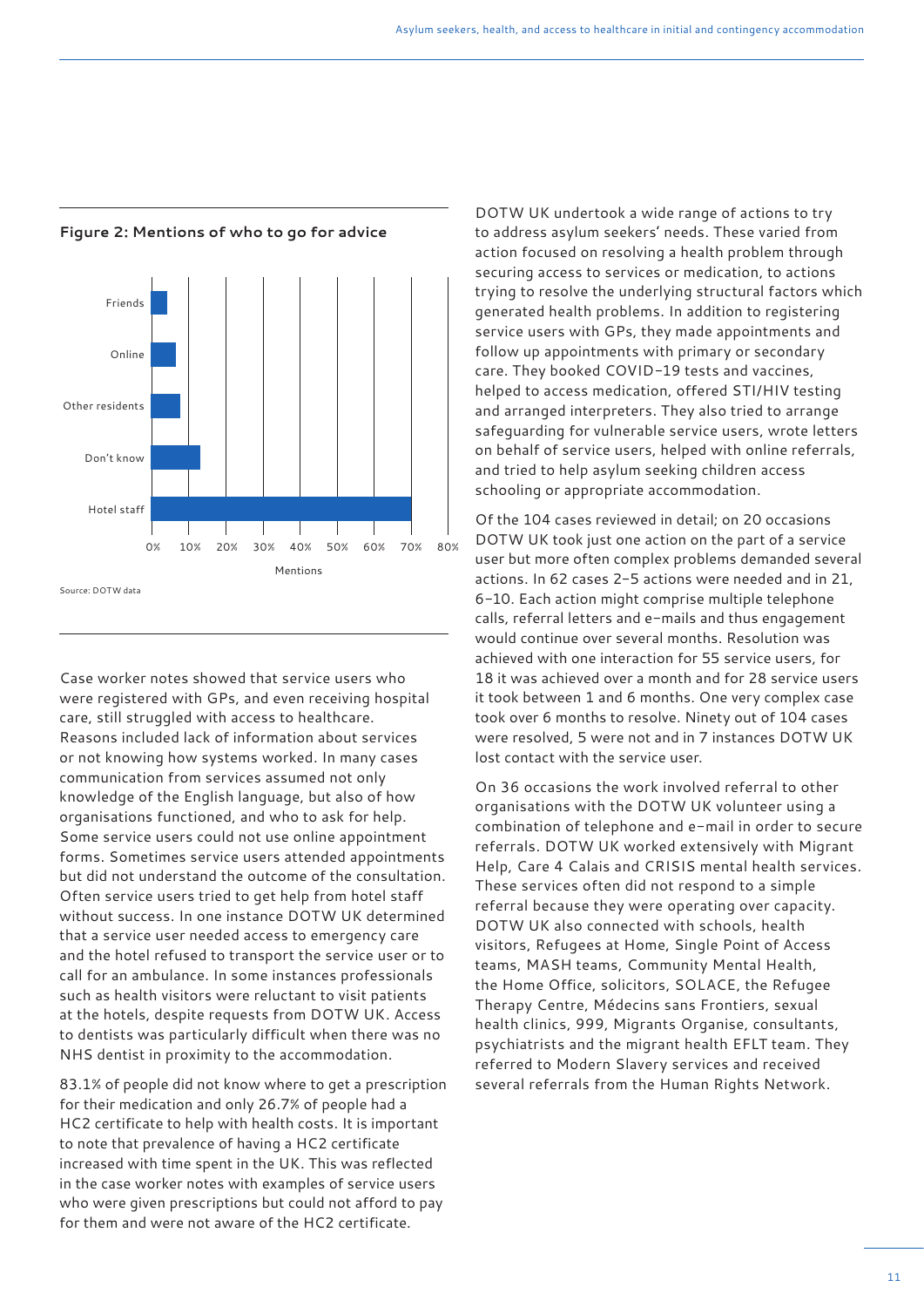# <span id="page-11-0"></span>**Discussion**

Our analysis of data shows people in initial/ contingency accommodation had a broad range of unmet health needs. Despite the intention of a maximum stay in accommodation for 35 days it was clear that the majority of service users had been in the UK and the accommodation for more than this time, often many months.

There were many examples of how the accommodation conditions did not meet basic human standards, which add to the existing evidence base that such conditions contributed to, and may have caused, poor health. Conditions included poor food, poor access to basic sanitary products, inability to store medication or have professionals visit to provide care.

People reported a significant mental health impact of the loneliness, isolation and feelings of being imprisoned engendered by the conditions. The treatment of people by some hotel staff also reflected this feeling of inhumanity with people not able to get help when they needed it, including in emergencies.

Service users came to DOTW UK with a variety of health needs, many people required intensive support to access and navigate the system which often took weeks/ months delaying access to care.

Without access to a GP service users were unable to get prescriptions, medical care for pregnancy and children, referrals to specialists and ongoing support for medical conditions both chronic and acute. People did not know how to get and pay for medication they were prescribed.

Most service users had no access to information on how to meet their basic health needs and no formal sources of support from the healthcare system. They were forced to rely on hotel staff to answer their medical questions and access support, the staff were often unhelpful and reluctant to offer help around medical needs. Service users struggled to get access to dentists and opticians and again didn't have support to pay for these fees.

Lack of access to timely and continuous care meant people were left without treatment and were left to suffer on their own.

## **Conclusions**

There has been a significant increase in people being accommodated in initial/contingency accommodation including barracks and hotels for indeterminate amounts of time. Whilst coinciding with the COVID-19

pandemic it appears the use of this initial/contingency accommodation will continue with the contract for Napier barracks extended until 2025 and cited as a future model for accommodation in the development of the Nationality and Borders Bill.

The evidence shows that initial/contingency accommodation is unsafe for asylum seekers due to the lack of access to adequate and appropriate healthcare services and that poor living conditions exacerbate or generate mental and potentially physical health problems.

## **Limitations**

This report is based on data collected from service users accessing DOTW UK services and was therefore limited to three settings where in depth support was provided and some additional settings where people made contact on the open access helpline. The name of these settings was not recorded, meaning that we don't have access to a full list of hotels used during this period are unable to quantify what proportion of settings are represented. By the nature of the service, people made contact when they require additional support thus we're unable to report on the proportion of people that were successfully able to access healthcare without our support.

## **Recommendations**

In order to not cause harm to people's health and meet their essential health needs:

Asylum seekers should be accommodated in a humane way that enables meaningful access to full NHS care to meet health needs and provide continuity of care. Conditions should not risk harm to physical and mental health.

The Home Office should introduce a centrally funded system that houses asylum seekers in safe and sanitary housing in communities across the country where they can access decent food and toiletries and that enables access to local GP and specialist health services.

Home Office contracts with accommodation providers should be amended to include provision of direct support for GP registration for everyone in Home Office accommodation and to access all NHS services and provision of health information and support to complete HC1 forms as key performance indicators.

All asylum seekers receiving Home Office support should automatically receive a HC2 certificate for 12 months.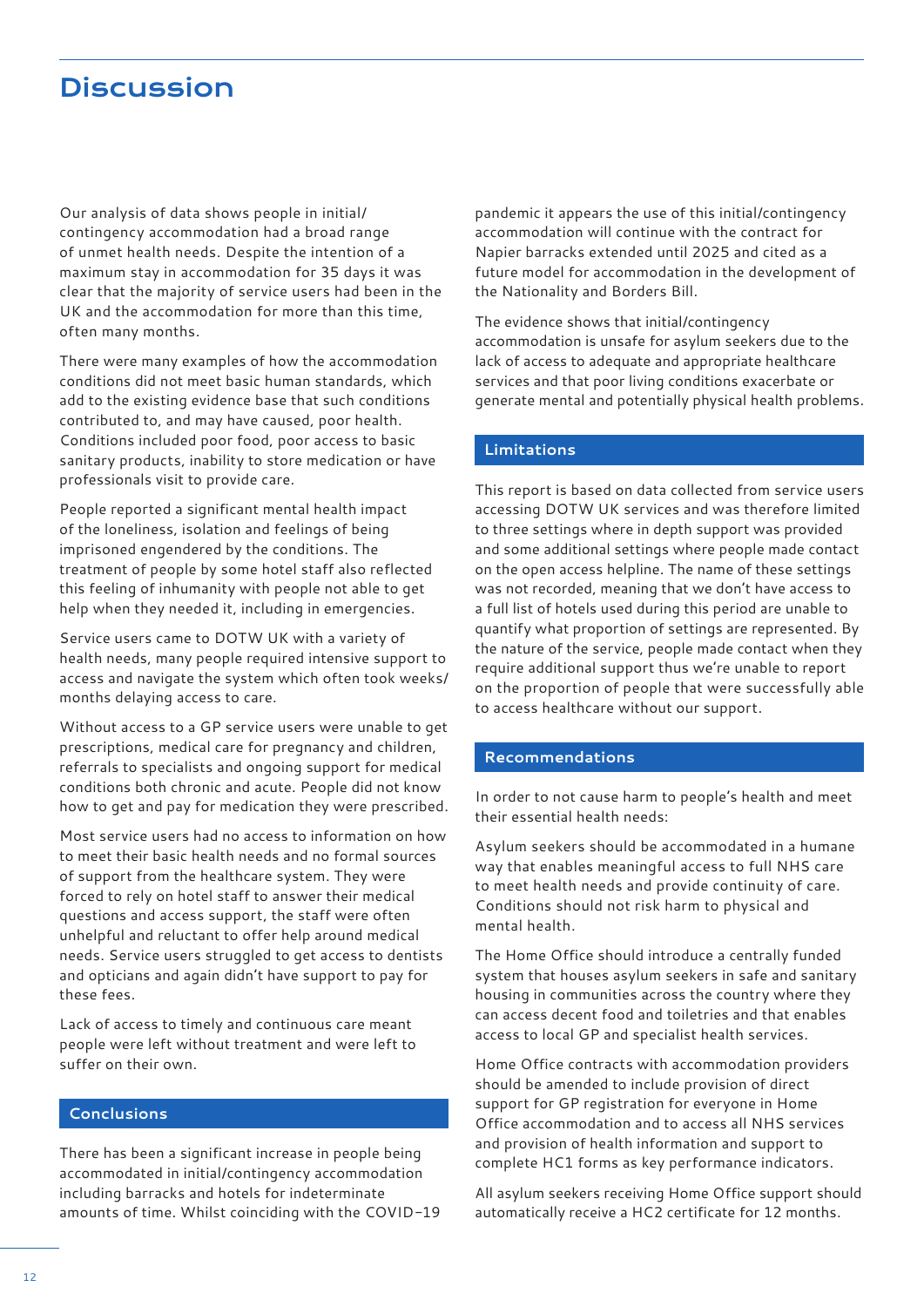#### <span id="page-12-0"></span>**Endnotes**

- 1 On 24 March 2020 981 people who had arrived in initial accommodation by the end of December 2019 were still in initial accommodation, a stay of at least 86 days. See: National Audit Office, "Asylum Accommodation and Support," National Audit Office, July 2, 2020, [https://www.nao.org.uk/press-release/asylum-accommoda](https://www.nao.org.uk/press-release/asylum-accommodation-and-support/)a [tion-and-support/](https://www.nao.org.uk/press-release/asylum-accommodation-and-support/).
- 2 Amelia Gentleman, "Home Office Criticised for Not Housing Asylum Seekers Properly as Hotel Costs Mount," The Guardian, February 3, 2022, sec. World news, [https://www.theguardian.com/world/2022/feb/03/government-spend](https://www.theguardian.com/world/2022/feb/03/government-spending-47m-hotels-asylum-seekers-home-refugees)[ing-47m-hotels-asylum-seekers-home-refugees.](https://www.theguardian.com/world/2022/feb/03/government-spending-47m-hotels-asylum-seekers-home-refugees)
- 3 Georgina Sturge and Melanie Gower, "Asylum Accommodation: The Use of Hotels and Military Barracks," House of Commons Briefing Paper Number 8990 (London: House of Commons LIbrary, 2020), [https://commonslibrary.parliament.uk/re](https://commonslibrary.parliament.uk/research-briefings/cbp-8990/)[search-briefings/cbp-8990/](https://commonslibrary.parliament.uk/research-briefings/cbp-8990/).
- 4 Sturge and Gower.
- 5 Sturge and Gower.
- 6 K Foster, "Letter to Alison Thewliss MP, 27 August 2021," 2021, [https://appgde](https://appgdetention.org.uk/wp-content/uploads/2021/09/2021-08-27-FBIM-to-Alison-Thewliss-MP.pdf?x66900)[tention.org.uk/wp-content/uploads/2021/09/2021-08-27-FBIM-to-Alison-](https://appgdetention.org.uk/wp-content/uploads/2021/09/2021-08-27-FBIM-to-Alison-Thewliss-MP.pdf?x66900)[Thewliss-MP.pdf?x66900](https://appgdetention.org.uk/wp-content/uploads/2021/09/2021-08-27-FBIM-to-Alison-Thewliss-MP.pdf?x66900).
- 7 Equality and Human Rights Commission, "Access to Healthcare: A Guide for Organisations Working with People Seeking Asylum," 2019, [https://www.equali](https://www.equalityhumanrights.com/en/publication-download/access-healthcare-guide-organisations-working-people-seeking-asylum)[tyhumanrights.com/en/publication-download/access-healthcare-guide-organisa](https://www.equalityhumanrights.com/en/publication-download/access-healthcare-guide-organisations-working-people-seeking-asylum)[tions-working-people-seeking-asylum.](https://www.equalityhumanrights.com/en/publication-download/access-healthcare-guide-organisations-working-people-seeking-asylum)
- 8 "NHS Low Income Scheme | NHSBSA," accessed April 6, 2022, [https://www.](https://www.nhsbsa.nhs.uk/nhs-low-income-scheme) [nhsbsa.nhs.uk/nhs-low-income-scheme](https://www.nhsbsa.nhs.uk/nhs-low-income-scheme).
- 9 **IHow Long Are HC2 and HC3 Certificates Valid?** · Customer Self-Service, II accessed April 6, 2022, [https://faq.nhsbsa.nhs.uk/knowledgebase/article/KA-](https://faq.nhsbsa.nhs.uk/knowledgebase/article/KA-04097/en-us)[04097/en-us.](https://faq.nhsbsa.nhs.uk/knowledgebase/article/KA-04097/en-us)
- 10 Sturge and Gower, "Asylum Accommodation."
- 11 Home Office, "Statement of Requirements, Asylum Accommodation and Support Contracts," 2018, [http://data.parliament.uk/DepositedPapers/Files/DEP2018-](http://data.parliament.uk/DepositedPapers/Files/DEP2018-1112/AASC_-_Schedule_2_-_Statement_of_Requirements.pdf) [1112/AASC\\_-\\_Schedule\\_2\\_-\\_Statement\\_of\\_Requirements.pdf.](http://data.parliament.uk/DepositedPapers/Files/DEP2018-1112/AASC_-_Schedule_2_-_Statement_of_Requirements.pdf)
- 12 Home Office, "New Plan for Immigration," [GOV.UK](http://GOV.UK), 2021, [https://www.gov.uk/](https://www.gov.uk/government/consultations/new-plan-for-immigration) [government/consultations/new-plan-for-immigration.](https://www.gov.uk/government/consultations/new-plan-for-immigration)
- 13 Home Office, "Nationality and Borders Bill: Factsheet," [GOV.UK](http://GOV.UK), 2021, [https://](https://www.gov.uk/government/publications/the-nationality-and-borders-bill-factsheet/nationality-and-borders-bill-factsheet) [www.gov.uk/government/publications/the-nationality-and-borders-bill-fact](https://www.gov.uk/government/publications/the-nationality-and-borders-bill-factsheet/nationality-and-borders-bill-factsheet)[sheet/nationality-and-borders-bill-factsheet](https://www.gov.uk/government/publications/the-nationality-and-borders-bill-factsheet/nationality-and-borders-bill-factsheet).
- 14 [gov.uk](http://gov.uk), "Accommodation Centres Contracts Finder," 2021, [https://www.con](https://www.contractsfinder.service.gov.uk/notice/200ecd04-fc0d-4622-8aeb-ab8f9c126780?origin=SearchResults&p=1)m [tractsfinder.service.gov.uk/notice/200ecd04-fc0d-4622-8aeb-ab8f9c126780?](https://www.contractsfinder.service.gov.uk/notice/200ecd04-fc0d-4622-8aeb-ab8f9c126780?origin=SearchResults&p=1) [origin=SearchResults&p=1.](https://www.contractsfinder.service.gov.uk/notice/200ecd04-fc0d-4622-8aeb-ab8f9c126780?origin=SearchResults&p=1)
- 15 Home Office, "Consultation on the New Plan for Immigration: Government Response (Accessible Version)," [GOV.UK,](http://GOV.UK) 2021, [https://www.gov.uk/government/consulta](https://www.gov.uk/government/consultations/new-plan-for-immigration/outcome/consultation-on-the-new-plan-for-immigration-government-response-accessible-version)[tions/new-plan-for-immigration/outcome/consultation-on-the-new-plan-for-im](https://www.gov.uk/government/consultations/new-plan-for-immigration/outcome/consultation-on-the-new-plan-for-immigration-government-response-accessible-version)[migration-government-response-accessible-version](https://www.gov.uk/government/consultations/new-plan-for-immigration/outcome/consultation-on-the-new-plan-for-immigration-government-response-accessible-version).
- 16 Foster, "Letter to Alison Thewliss MP, 27 August 2021," 2021.
- 17 Åshild Lappegard Hauge, Eli Støa, and Karine Denizou, IFraming Outsidedness II Aspects of Housing Quality in Decentralized Reception Centres for Asylum Seekers in Norway, Housing, Theory and Society 34, no. 1 (January 2, 2017): 1-20, [https://](https://doi.org/10.1080/14036096.2016.1200668) [doi.org/10.1080/14036096.2016.1200668.](https://doi.org/10.1080/14036096.2016.1200668)
- 18 Anna Ziersch et al., "Exploring the Relationship between Housing and Health for Refugees and Asylum Seekers in South Australia: A Qualitative Study," International Journal of Environmental Research and Public Health 14, no. 9 (September 8, 2017): 1036,<https://doi.org/10.3390/ijerph14091036>.
- 19 Thomas S. Carter, Chesya Polevychok, and John Osborne, "The Role of Housing and Neighbourhood in the Re-Settlement Process: A Case Study of Refugee Households in Winnipeg: The Role of Housing and Neighbourhood in the Re-Settlement Process," The Canadian Geographer / Le Géographe Canadien 53, no. 3 (September 2009): 305–22, <https://doi.org/10.1111/j.1541-0064.2009.00265.x>.
- 20 Farida Fozdar and Lisa Hartley, "Housing and the Creation of Home for Refugees in Western Australia," Housing, Theory and Society 31, no. 2 (April 3, 2014): 148–73, <https://doi.org/10.1080/14036096.2013.830985>.
- 21 Sally Macintyre et al., "What Features of the Home and the Area Might Help to Explain Observed Relationships between Housing Tenure and Health? Evidence from the West of Scotland," Health & Place 9, no. 3 (September 2003): 207–18, [https://](https://doi.org/10.1016/S1353-8292(02)00040-0) [doi.org/10.1016/S1353-8292\(02\)00040-0.](https://doi.org/10.1016/S1353-8292(02)00040-0)
- 22 Peter Muennig et al., "Predictors of Health Among Refugee Adults from Myanmar and the Development of Their Children," Journal of Immigrant and Minority Health 17, no. 5 (October 2015): 1385–90, [https://doi.org/10.1007/s10903-014-](https://doi.org/10.1007/s10903-014-0093-9) [0093-9](https://doi.org/10.1007/s10903-014-0093-9).
- 23 Dianna J. Shandy and Katherine Fennelly, "A Comparison of the Integration Experiences of Two African Immigrant Populations in a Rural Community," Journal of Religion & Spirituality in Social Work: Social Thought 25, no. 1 (March 15, 2006): 23–45, [https://doi.org/10.1300/J377v25n01\\_03](https://doi.org/10.1300/J377v25n01_03).
- 24 Anna Ziersch and Clemence Due, "A Mixed Methods Systematic Review of Studies Examining the Relationship between Housing and Health for People from Refugee and Asylum Seeking Backgrounds," Social Science & Medicine 213 (September 2018): 199–219, <https://doi.org/10.1016/j.socscimed.2018.07.045>.
- 25 Anna Ziersch et al., "Exploring the Relationship between Housing and Health for Refugees and Asylum Seekers in South Australia: A Qualitative Study," International Journal of Environmental Research and Public Health 14, no. 9 (September 8, 2017): 1036,<https://doi.org/10.3390/ijerph14091036>.
- 26 Ziersch and Due, "A Mixed Methods Systematic Review of Studies Examining the Relationship between Housing and Health for People from Refugee and Asylum Seeking Backgrounds."
- 27 Ziersch and Due.
- 28 Trine Filges, Edith Montgomery, and Marianne Kastrup, "The Impact of Detention on the Health of Asylum Seekers: A Systematic Review," Research on Social Work Practice 28, no. 4 (May 2018): 399–414, [https://doi.](https://doi.org/10.1177/1049731516630384) [org/10.1177/1049731516630384](https://doi.org/10.1177/1049731516630384).
- 29 Janette P Green and Kathy Eagar, "The Health of People in Australian Immigration Detention Centres," Medical Journal of Australia 192, no. 2 (January 2010): 65–70, <https://doi.org/10.5694/j.1326-5377.2010.tb03419.x>.
- 30 Anagha Killedar and Patrick Harris, "Australia's Refugee Policies and Their Health Impact: A Review of the Evidence and Recommendations for the Australian Government," Australian and New Zealand Journal of Public Health 41, no. 4 (August 2017): 335–37,<https://doi.org/10.1111/1753-6405.12663>.
- 31 Z Steel et al., "Impact of Immigration Detention and Temporary Protection on the Mental Health of Refugees," British Journal of Psychiatry 188 (2006): 58–64.
- 32 J Wales and M Rashid, "No Longer a Place of Refuge: Health Consequences of Mandatory Detention for Refugees," Can Fam Physician 59 (2013): 609–11.
- 33 Green and Eagar, "The Health of People in Australian Immigration Detention Centres."
- 34 Killedar and Harris, "Australia's Refugee Policies and Their Health Impact."
- 35 Steel et al., "Impact of Immigration Detention and Temporary Protection on the
- Mental Health of Refugees." 36 Wales and Rashid, "No Longer a Place of Refuge: Health Consequences of Mandatory Detention for Refugees."
- 37 British Red Cross, "Far from a Home: Why Asylum Accommodation Needs Reform," 2021, [https://www.redcross.org.uk/-/media/documents/about-us/what-we-do/](https://www.redcross.org.uk/-/media/documents/about-us/what-we-do/far-from-a-home.pdf) [far-from-a-home.pdf.](https://www.redcross.org.uk/-/media/documents/about-us/what-we-do/far-from-a-home.pdf)
- 38 Medicins Sans Frontieres, "Indefinite Despair: The Trafic Mental Health Consequences of Offshore Processing on Nauru," 2018, [https://www.msf.org/indefi](https://www.msf.org/indefinite-despair-report-and-executive-summary-nauru)[nite-despair-report-and-executive-summary-nauru.](https://www.msf.org/indefinite-despair-report-and-executive-summary-nauru)
- 39 Sarah Mares and Jon Jureidini, "Psychiatric Assessment of Children and Families in Immigration Detention - Clinical, Administrative and Ethical Issues," Australian and New Zealand Journal of Public Health 28, no. 6 (December 2004): 520–26, [https://](https://doi.org/10.1111/j.1467-842X.2004.tb00041.x) [doi.org/10.1111/j.1467-842X.2004.tb00041.x](https://doi.org/10.1111/j.1467-842X.2004.tb00041.x).
- 40 Steel et al., "Impact of Immigration Detention and Temporary Protection on the Mental Health of Refugees."
- 41 Aamer Sultan and Kevin O'Sullivan, "Psychological Disturbances in Asylum Seekers Held in Long Term Detention: A Participant–Observer Account," Medical Journal of Australia 175, no. 11–12 (December 2001): 593–96, [https://doi.](https://doi.org/10.5694/j.1326-5377.2001.tb143740.x) [org/10.5694/j.1326-5377.2001.tb143740.x](https://doi.org/10.5694/j.1326-5377.2001.tb143740.x).
- 42 Sultan and O'Sullivan.
- 43 Sarah A. MacLean et al., "Mental Health of Children Held at a United States Immigration Detention Center," Social Science & Medicine 230 (June 2019): 303–8, <https://doi.org/10.1016/j.socscimed.2019.04.013>.
- 44 Mares and Jureidini, "Psychiatric Assessment of Children and Families in Immigration Detention - Clinical, Administrative and Ethical Issues."
- 45 Mares and Jureidini.
- 46 Steel et al., "Impact of Immigration Detention and Temporary Protection on the Mental Health of Refugees."
- 47 MacLean et al., "Mental Health of Children Held at a United States Immigration Detention Center"; Steel et al., "Impact of Immigration Detention and Temporary Protection on the Mental Health of Refugees."
- 48 Doctors of the World, "Policy Briefing on New Plan for Immigration and the Nationality and Borders Bill 2021," 2021, [https://www.doctorsoftheworld.org.uk/](https://www.doctorsoftheworld.org.uk/wp-content/uploads/2021/11/DOTW-Briefing-for-the-new-Immigration-Plan-and-the-Bill.pdf) [wp-content/uploads/2021/11/DOTW-Briefing-for-the-new-Immigration-Plan](https://www.doctorsoftheworld.org.uk/wp-content/uploads/2021/11/DOTW-Briefing-for-the-new-Immigration-Plan-and-the-Bill.pdf)[and-the-Bill.pdf](https://www.doctorsoftheworld.org.uk/wp-content/uploads/2021/11/DOTW-Briefing-for-the-new-Immigration-Plan-and-the-Bill.pdf).
- 49 British Red Cross, "Far from a Home: Why Asylum Accommodation Needs Reform."
- 50 British Red Cross.
- 51 Action Foundation et al., "'In a Place like Prison': Voices from Institutional Asylum Accommodation," 2021, [https://asylummatters.org/wp-content/uploads/](https://asylummatters.org/wp-content/uploads/sites/24/2021/12/In-a-place-like-prison.pdf) [sites/24/2021/12/In-a-place-like-prison.pdf.](https://asylummatters.org/wp-content/uploads/sites/24/2021/12/In-a-place-like-prison.pdf)
- 52 Action Foundation et al.
- 53 The UK Refugee Council, "'I Sat Watching Life Go by My Window for so Long': The Experiences of People Seeking Asylum Living in Hotel Accommodation," 2021, [https://www.refugeecouncil.org.uk/information/resources/i-sat-watching-life](https://www.refugeecouncil.org.uk/information/resources/i-sat-watching-life-go-by-my-window-for-so-long-the-experiences-of-people-seeking-asylum-living-in-hotel-accommodation/)[go-by-my-window-for-so-long-the-experiences-of-people-seeking-asylum](https://www.refugeecouncil.org.uk/information/resources/i-sat-watching-life-go-by-my-window-for-so-long-the-experiences-of-people-seeking-asylum-living-in-hotel-accommodation/)[living-in-hotel-accommodation/](https://www.refugeecouncil.org.uk/information/resources/i-sat-watching-life-go-by-my-window-for-so-long-the-experiences-of-people-seeking-asylum-living-in-hotel-accommodation/).
- 54 Doctors of the World, "Policy Briefing on New Plan for Immigration and the Nationality and Borders Bill 2021."
- 55 Jenny Phillimore et al., "'We Are Forgotten': Forced Migration, Sexual and Gender-Based Violence, and Coronavirus Disease-2019," Violence Against Women, September 17, 2021, 107780122110309, [https://doi.](https://doi.org/10.1177/10778012211030943) [org/10.1177/10778012211030943](https://doi.org/10.1177/10778012211030943).
- 56 Doctors of the World, "Policy Briefing on New Plan for Immigration and the Nationality and Borders Bill 2021."
- 57 British Red Cross, "Far from a Home: Why Asylum Accommodation Needs Reform."
- 58 Action Foundation et al., "'In a Place like Prison': Voices from Institutional Asylum Accommodation."
- 59 NHS Digital, "Health Survey for England 2019- Table 1: General Health, Longstanding Illness and Acute Sickness, by Survey Year and Sex," 2020, [https://files.](https://files.digital.nhs.uk/AB/BE7EBB/HSE19-Adult-health-tab.xlsx) [digital.nhs.uk/AB/BE7EBB/HSE19-Adult-health-tab.xlsx](https://files.digital.nhs.uk/AB/BE7EBB/HSE19-Adult-health-tab.xlsx).
- 60 Mind, "How Common Are Mental Health Problems?," 2020, [https://www.mind.org.](https://www.mind.org.uk/information-support/types-of-mental-health-problems/statistics-and-facts-about-mental-health/how-common-are-mental-health-problems/) [uk/information-support/types-of-mental-health-problems/statistics-and-facts](https://www.mind.org.uk/information-support/types-of-mental-health-problems/statistics-and-facts-about-mental-health/how-common-are-mental-health-problems/)[about-mental-health/how-common-are-mental-health-problems/.](https://www.mind.org.uk/information-support/types-of-mental-health-problems/statistics-and-facts-about-mental-health/how-common-are-mental-health-problems/)